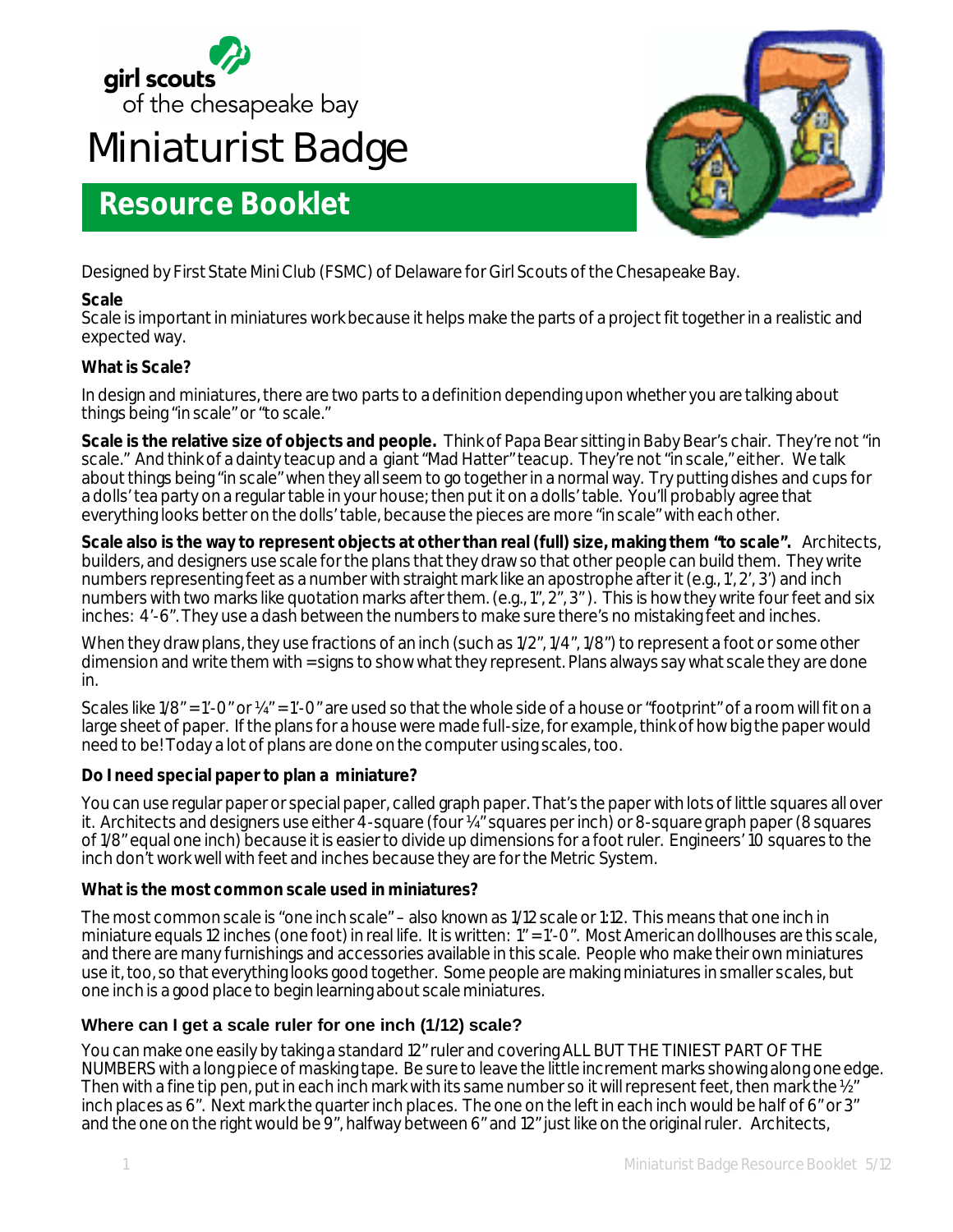designers and engineers have their own scale rulers with many scales on them. It's easiest to start with only one scale (1/12).

This will help you think about a ruler and how it's divided up: (The example below is NOT to scale!)



#### **Are there simple tricks to help me think about 1" scale miniatures?**

Think of things that are about the right size for reference:

- a quarter is a 12" dinner plate, a dime is a salad or dessert plate size
- the diameter of a pencil is about right for the diameter of cans of food or a daisy
- measure some life size items and figure out how big they would be in scale.

| In real life (life size) | In 1" scale on a regular ruler |
|--------------------------|--------------------------------|
| 6″                       | $\frac{1}{2}$ "                |
| $24'' (2'-0'')$          | 2"                             |
| $18''$ $(1'-6'')$        | $1\frac{1}{2}$                 |
| $3' - 9''$               | $3\frac{3}{4}$ "               |
| $8'$ -0"                 | 8"                             |
| $4' - 3''$<br>Trv        |                                |

Note: Beginning miniaturists usually round off measurements to the nearest quarter of an inch in miniature to simplify their work. Later they will see that 1/8" in scale = 1 ½" in real life; 1/16" in scale is 3/4" in real life, and 1/32" in scale is 3/8" in real life. Fine scale miniatures are that precise!

#### **Miniaturists Tools and their safe use**

Miniaturists use tools of all kinds to cut, drill, and sand their projects. Safety is important to consider since injury could occur that could lead to infection or worse. In all situations, one needs to consider safely handling, carrying, and storing sharp tools. Hand tools and power tools need to be used with respect and caution, with the correct sharpness, cutting boards, etc. A small first aid kit kept close by is also handy with rubbing alcohol, antiseptic and Band-Aids; but let's try to work without injury. Advanced miniaturists, when using power cutting, drilling and sanding tools, should remember that they rotate at very high speeds so anything that could get tangled is a danger. Tie back long hair, remove bracelets, necklaces or loose clothing. Do not wear gloves with power drills or saws. And always have an experienced adult to supervise use of all tools. Many miniaturists use very simple tools: a craft knife, ruler, some clamps, scissors, a cutting board, hand drills and sandpaper.

#### **What tools do I need to make miniatures?**

Let's start with "tools that cut". They include hand tools and electric tools, scissors, craft knives (xacto is a brand), files, sandpaper, saws, drills, etc. To do a clean, neat job the tools need to be clean and sharp. If the blades are dull, one puts more effort into using them with the possibility of the blade breaking or the hand sliding down the handle and onto the blade.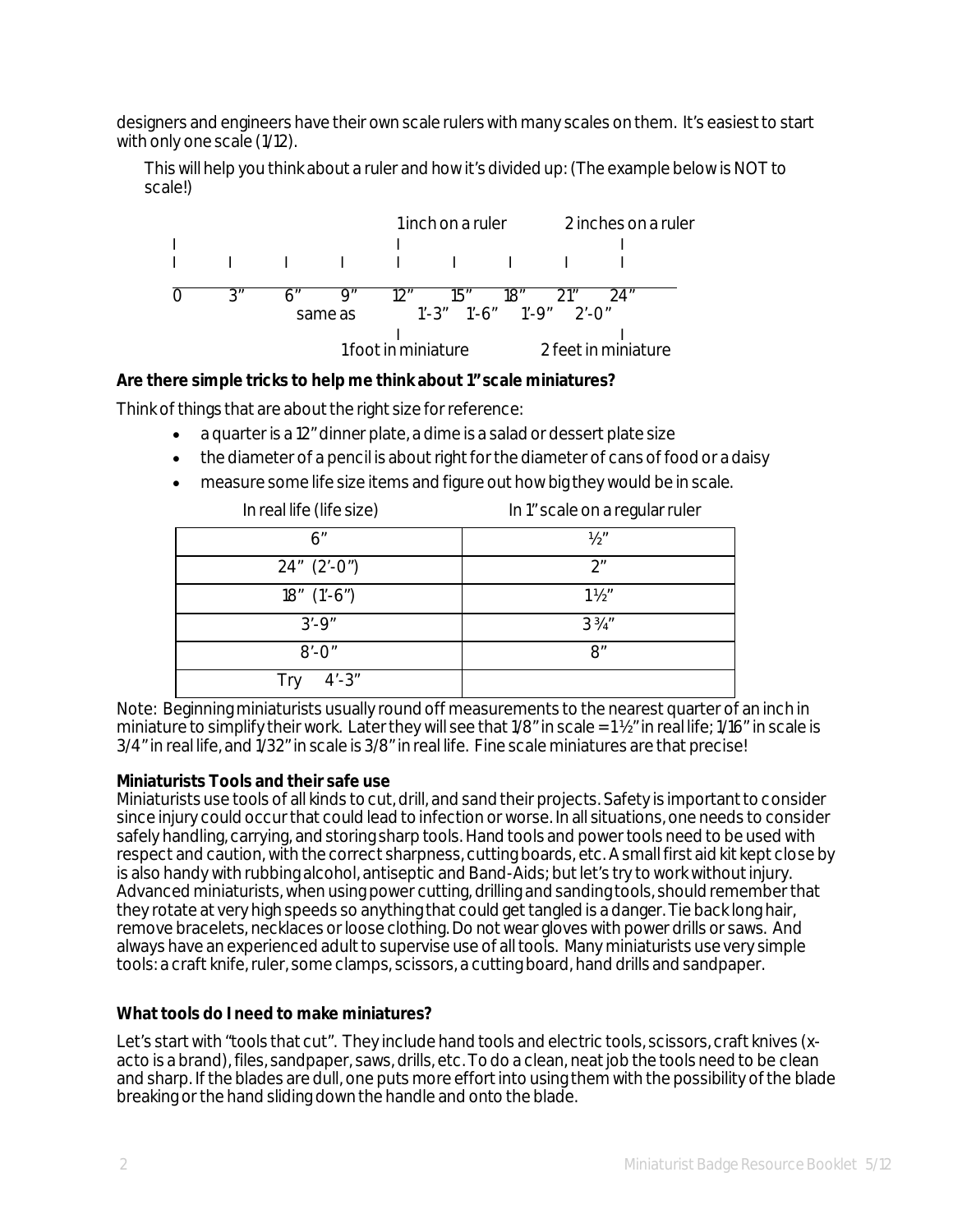Sharp-bladed tools should be stored with the blades covered, such as using a cork into which one can push the point of an x-acto knife blade. There should be a cutting board that is thick but softer than the metal blade. Wood, plastic, or the "healing" rubbery mats that quilters use are good cutting boards. Many are available at fabric and craft supply stores. Cardboard or a thick stack of newspapers works, too.

#### **How do I use various tools that cut?**

**Cutting with scissors** is safest if the hand holding the item to be cut does most of the manipulating of the material so that the scissors are held mainly straight away from the body. A clean cut occurs if the blade is held to the outside right side of the line and the waste is still farther to the right (for right handers).

**Cutting with a craft knife** should be done on a mat (above). The mat should be soft to keep the knife sharp but must be thick enough to protect the surface of your table. The #11 pointed blade is most useful for miniatures but it requires care in its use. To cut a straight line, a metal ruler with a cork back is most effective; the metal lets the x-acto blade slide from an outstretched position as the knife is drawn toward you and the cork helps keep the ruler from moving. Start in a standing position at a counter (or table if you are shorter than 5' tall) so that you can see the whole line you want to cut, and put pressure on the ruler pushing evenly straight down to the table. Paper or thin cardboard will be cut on the first pass. Plan to cut part way through foam-core or mat board on the first pass by reaching out, starting the cut and drawing the knife toward you. You will not be putting so much force that could also move the ruler. Then repeat the pass with the knife (with or without the ruler) several times until the material is cut all the way through. If you are cutting a curved line, draw the line in pencil, hold the material on the table/mat, cut slowly and part way through the material, drawing the knife toward you. Change the blade when it seems dull.

**Cutting with a hand jigsaw**, use a fine blade (thin with small teeth that point toward the handle) in a jigsaw to cut thin basswood. A simple "bird" can be made to c-clamp to the worktable and this will support the wood to be cut and let the jig saw rotate beneath the work. The "bird" is a smooth scrap board about 3" to 6" wide and 10 to 18" long and about 1/2" thick. At one end of the board, a 3" to 6" v is cut with a small ½" circle cut out at the inner point of the v. C-clamp the other end of the "bird" to the work table. Hold the wood to be cut on the bird's "mouth" or v and use the jig saw with the blade above the handle and saw while stroking downward toward the surface of the bird. This bird permits you to turn the work as well as turn the handle of the jigsaw to make intricate cuts. The saw will make turns two times the size of the width of the blade so the thinner the blade, the finer the curve of the cut possible. Generally, draw a fine pencil line and cut through the line. The bird can also be used to hold wood while using a fine file to sand the work, putting pressure for the sanding in a downward direction.

#### **How do I use tools that drill?**

**Drilling with hand tools**. A gouge, small nail, a hatpin or t pin can be used to mark (dent) the hole to be drilled and to start a hole that guides the drill bit. A **pin vise** is a small hand tool that has a clamp at one end to hold a very fine drill bit. To drill, the work surface needs a protective mat (described above) placed below the item to be drilled. The pin vise is held vertical to the work and cuts as the vise is rotated and pushed downward at the same time. Usually the thumb and middle finger do the rotating and the index pushes downward. A **hand drill** that has a side crank can be used but on fine work does best with the starter hole fairly deep to control where the drill goes. There are larger drills but they are too large for most miniature projects. **Power drills** that are hand held will require the item to be clamped down, often hard with the item so small. **Drill presses** are helpful for accurate straight vertical holes since the drill is held by a stand, permitting one hand to hold the item and one to lower the drill bit. These should be used with hair held back, long sleeves rolled up and no dangling jewelry or gloves worn.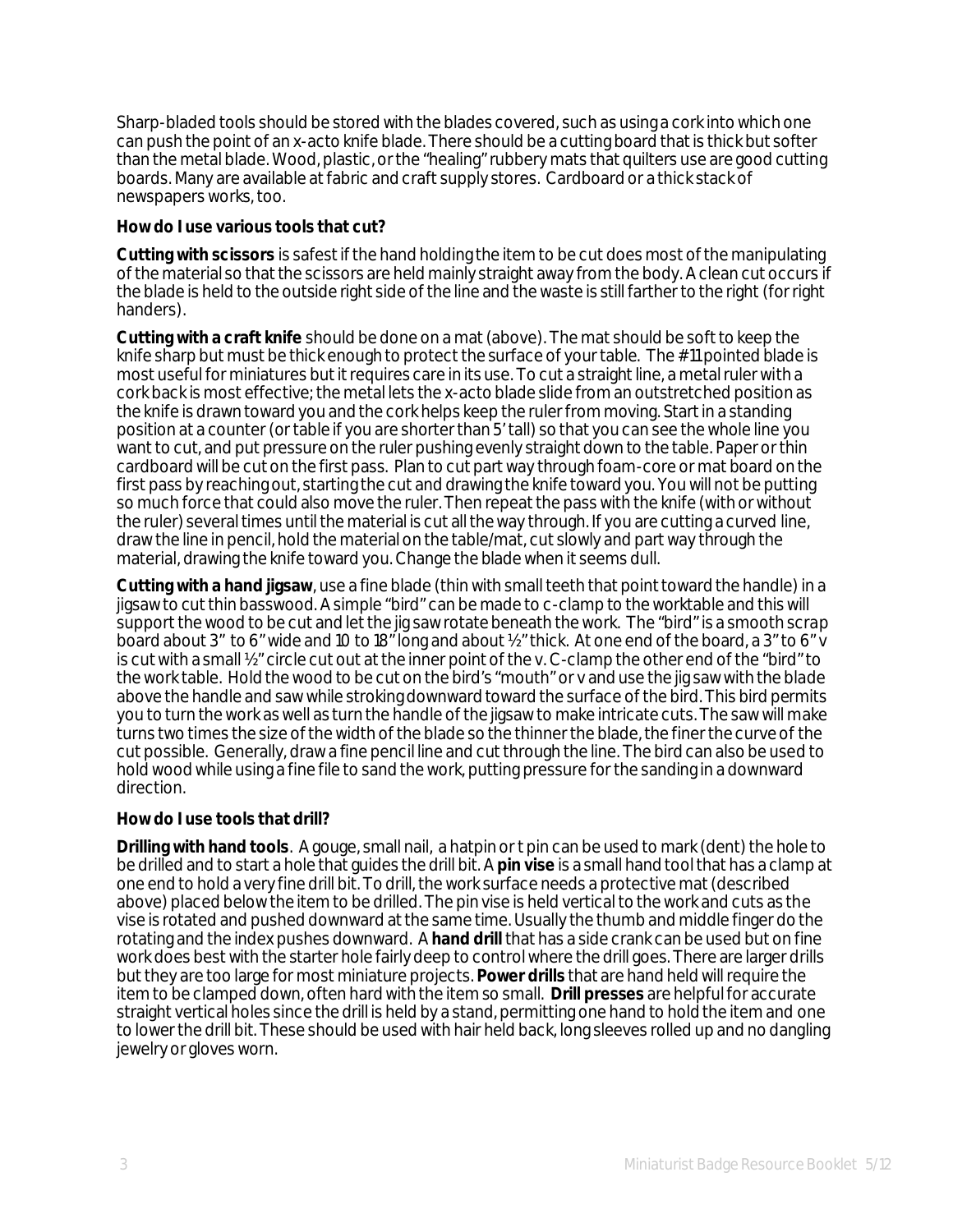#### **What do I need to know about tools that sand?**

For **hand sanding**: a common **emery board** is useful for sanding the edges and corners of tiny objects. **Sand paper** and a **sanding block** are also useful. Placing sand paper around a round dowel makes a good sander for reaching inside curves of furniture projects. The finer the grit, the larger the number of the sand paper. Commonly #220 and #400 and finer are used with miniatures. Reddish papers, "garnets," work best with wood. The white sand papers, "silica sand," work well with plastics, fibers, china, porcelain, etc. The black sand papers "wet-dry" are good with glass, metals, acrylic enamels and car surfaces. Metal files, including fingernail files, are available in very tiny sizes and work best on things other than wood.

#### **What is a lathe?**

This is a more advanced electric tool that holds wood (and other materials) to be turned while the worker files, sands and finishes circular bowls, or spindles for legs of a table etc. This is an advanced tool usually learned from a wood worker or in a class.

#### **What is the most versatile tool for miniature work?**

A "**moto-tool**" (dremel is a brand) is a power tool that is either electric or battery operated, handheld with a variety of accessories permitting it to drill, burr, sand with a disk attachment, and cut with various blades. The hand-held device can have supportive stands to make it function as a drill press and router. For miniature projects, it is fun and quick. Again, tie up long hair, no gloves, no dangling jewelry, wear eye protection and if sanding, use a face mask to repel debris. This is essential if sanding wood or metal. A respirator is recommended to filter out the dust if sanding porcelain (which has similar fibers found in asbestos), plastics (heat emits a vapor that is toxic) and other lung irritating materials. There are weighted clamp bases or vises available that give the operator more grasp and support while doing the sanding for repeated activities.

#### **What tools are needed to measure accurately?**

**Cork-backed ruler**, 12" or 18" long, marked in 1/16" intervals is essential. The metal permits using with a sharp knife and the cork keeps it from sliding while pressure is put against it. A 6" plastic clear ruler helps with really tiny measurements. It is possible to find rulers that measure in the 1:12 scale but they are specialty items. Nice, but not necessary, are rulers that extend like an "l" to help with inside measurements of boxes, etc.

**Pencils** to use include a mechanical pencil with thin lead because it remains sharp. A regular pencil is fine if frequently sharpened. Marking wood lightly with pencil is important so that there is no indentation in wood or cardboard, and no stain, as a pen would make.

Other helpful tools are **triangles** and **t-squares**: a 6" or 12" long square is useful to get crisp right angles on boxes, tables and things that must be 90 degrees. Also helpful are **calipers,** which are like compasses in that they are a hinged "v" that can assist with comparing sizes. Calipers are used when making chair or table legs on a lathe to make sure that all the legs match.

#### **Q: how about tools to help with glueing?**

**Clamps:** anything that holds things together while glue dries can be used. Rubber bands, clothespins, binder clips, paper clips, and "alligator clips" may be found around the house. There is a pistol-closing clamp (6", 12" and bigger with an opening that is about 3" deep). The 6" version is very helpful to miniaturists. There are "c" clamps that go from  $\frac{1}{2}$ " opening to about 6". There are furniture bar clamps that are to hold full sized furniture but may be used to build a room box.

**Jigs:** these are things that help hold an item while cutting, filing and gluing. To make a 90 degree corner on furniture stay straight, take 10 or so Lego blocks bricked into a corner shape and then place the miniature corner item to be glued against them. There also are jigs made of metal and magnet blocks are used to hold the item straight.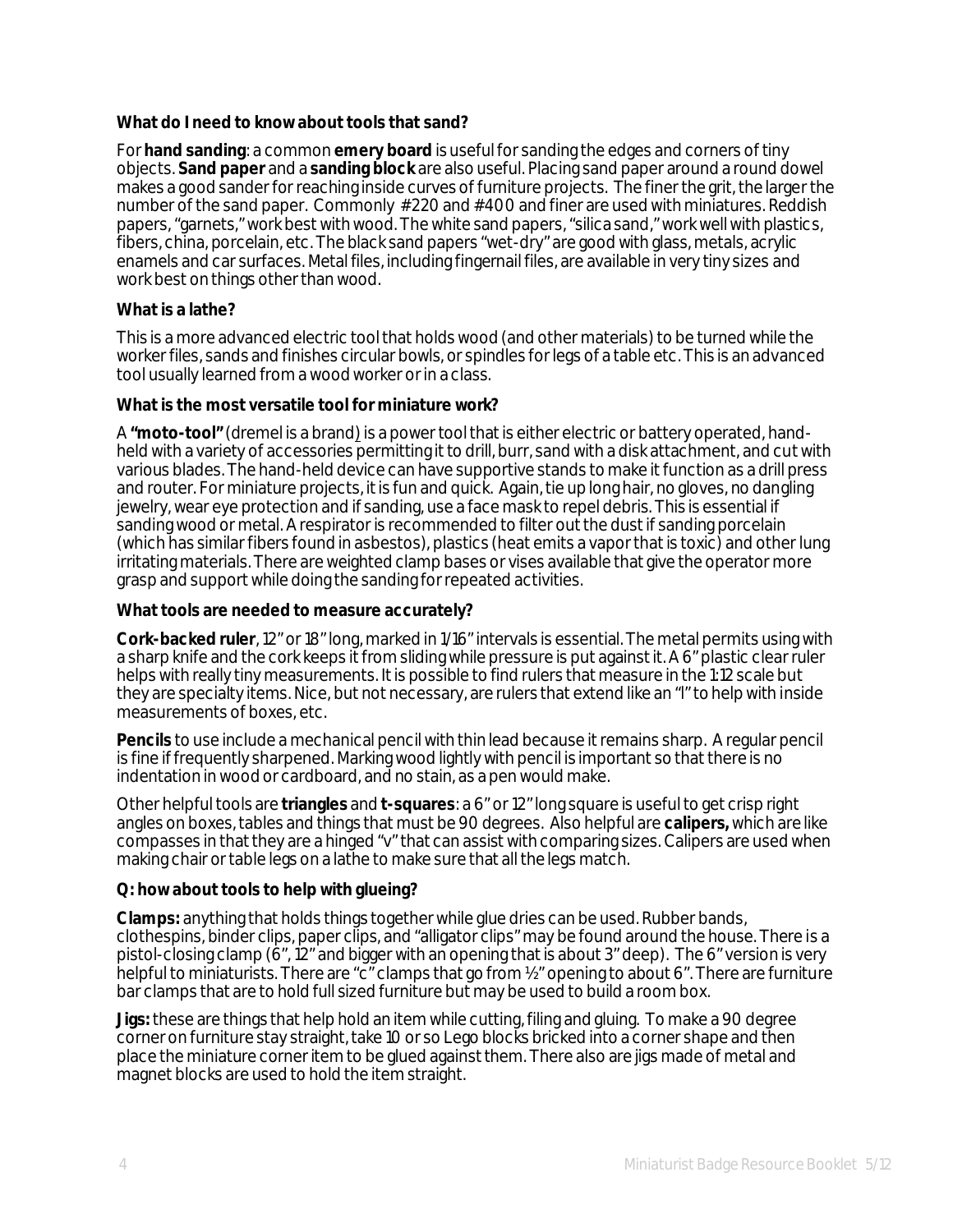#### **Glue**

#### **There are so many types of glues available, how do I know what to use and when?**

#### Types of glues:

Glues are generally either water-based or non-water-based. Beyond that, there is a wide range of options. Scouts will probably want to concentrate on the water-based ones.

**White glue**: this is a basic, starter glue, one of the best to begin a project with when doing miniatures. It is water-based for easy clean-up, dries clear to be invisible. It is relatively inexpensive and lasts a long time, especially when used sparingly, as it should when used in miniature work. White glue can bond a wide range of materials including paper, wood, ceramics, fabric, etc. However, care should be used in selecting which specific white glue to use. While elmer's may be familiar, it is thin and doesn't set up as quickly as aleene's tacky glue or sobo glue.

**Wood glue**: when working with some wood projects, white glue can be okay to use. However, there are times when it may not be appropriate. For example, it is water-based. So, if you are working with very thin wood, it may cause the wood to warp. Also, if you are building a furniture kit, white glue will always have a little bit of "flex" left to it, which is not something you want your furniture to have! Therefore, you probably want to use a good wood glue for this. But be careful. Wood glue does age and break down, even in the bottle. Be sure to purchase your wood glue from a store where you feel the supply will be fresh. If the glue makes "strings" when you pull it out, it is old. Be very careful where you use it, also. It will not take a stain so do not get any on the wood other than where you want the joint to be. It's hard to sand miniature pieces to get rid of glue.

**Clear glues:** many are available. These are the thicker, gooey, glues one is tempted to turn to when dealing with items where white glue may not work, such as glass, metal, jewels, etc. These glues do tend to dry out in the tube, be goopy and sticky, hard to apply and expensive. Unfortunately, at times they may be necessary. Some of the better ones are griiip, yes, omnistick (was quick grab), crafter's gloop, e6000. Read and follow all directions carefully due to fumes, etc.

**Superglues**: also called cynoacrylates (cas) . While it would be nice to say: don't use them, some miniaturists do at one time or another. So, if you must, do try to use the gel version. It is the most controllable. Keep acetone or nail polish remover containing acetone *at hand* (not in the closet somewhere) so you can immediately apply it if you have an accident. Use it to remove the glue as quickly as you can to minimize irritation and subsequent problems – unless it is in or near your eyes, in which case, simply seek medical attention immediately!! It has been reported that crafters using a lot of cas have become allergic to them, so be careful! If you must use it, use superglue sparingly. It will not set properly otherwise. Sometimes it is used (just a dot) in conjunction with tacky glue (more of it) to provide a quick grab while the tacky will provide the more permanent bond.

**Wallpaper paste:** regular, full size wallpaper paste is thick and difficult to use with papers made for miniatures. A better choice would be grandma stover's wallpaper glue or yes glue. They stick things flat and don't wrinkle paper.

**Epoxys**: for those super-difficult situations, a two-part epoxy may be needed to mix and adhere certain items together. Always read and follow all label directions.

**Contact cement**: do not use for projects you want to keep a long time as then tend to dry up, discolor, peel off and may ruin whatever you've tried to use it on.

**Glue guns**: another do not use. These are not really glues, but a wax that is melted and then resets. What melts once will melt again. Also, the flow from a glue gun is much to thick and uncontrolled for miniature work. Additionally, there is the real danger of burning yourself trying to work in tight quarters with a glue gun and miniatures.

**Glue dots:** these are preformed, flat dabs of glue on a roll, usually available at craft stores in the scrapbooking section. They come in several sizes and can be either permanent or removable. Though they are a bit pricey, for the job they do, they are well worth it. Use with caution, though. When they say permanent, they mean it! So if you are using these to affix an item to, say, the wall of a scene, make sure it is *exactly*where you want it before pressing into place -- you will destroy it if you try to remove it to change the location.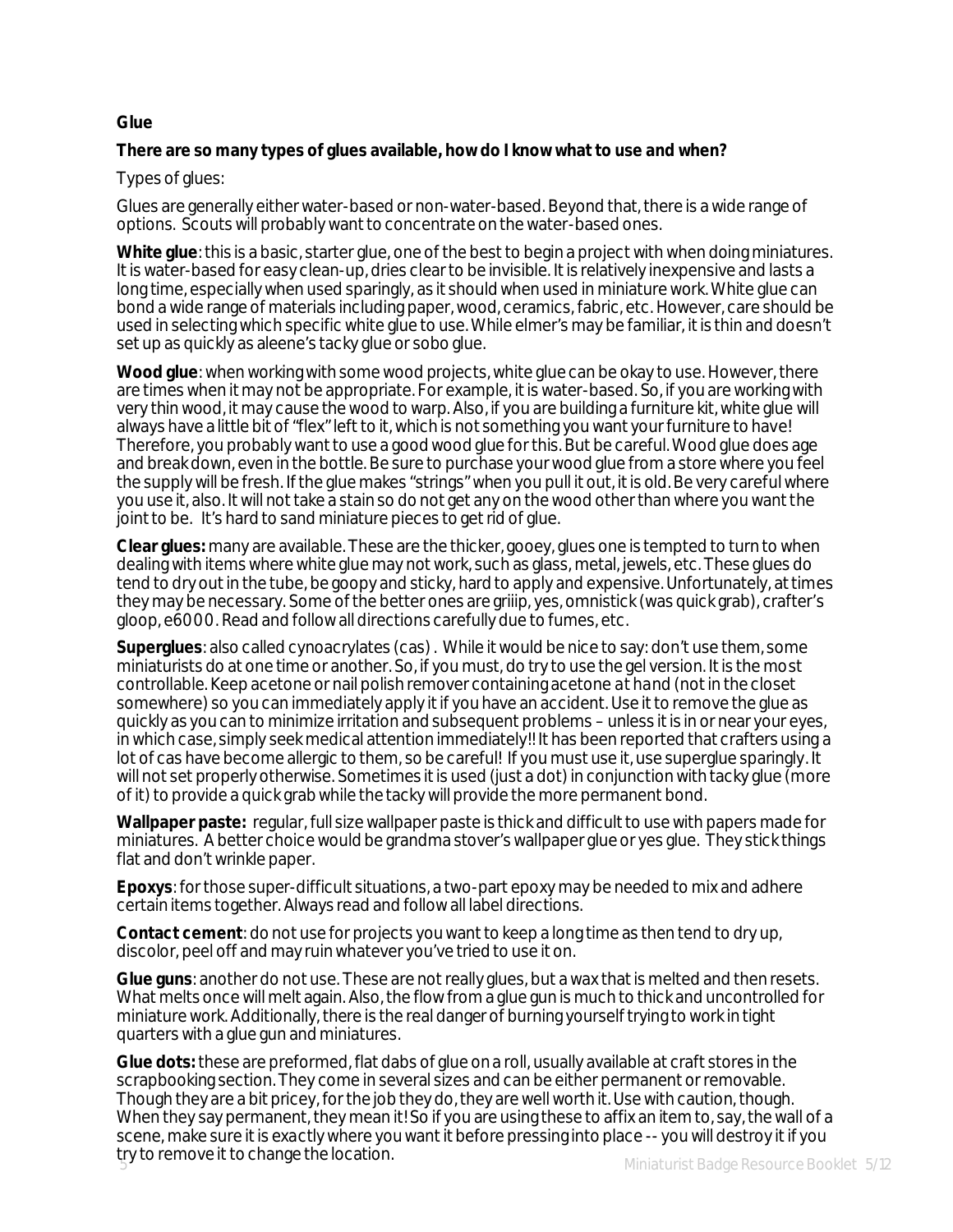**Specialty glues**: although a tacky glue will do most of the things a beginning miniaturist needs, these are some of the special ones that you may want to acquire along the way as you become more involved in the miniature world. For example:

- Foam glue
- Fray stop
- Gem glue
- Decoupage glue
- Leather glue
- Fabric stiffening

## **Are there suggestions for applying glues?**

Glue needs to be applied as minimally as possible in the miniature world. This can be done in several ways.

**Toothpicks**: in any shape, size or form, from the normal boxes in the supermarket, to the big one used to hold our triple-decker sandwich together, these wood sticks work as well as anything to put glue where we want it. Don't be stingy with them. If the glue starts to gum one up, just toss it and grab another right away, before you make a mess.

**Glue syringe**: these are available in craft stores, miniature shows, or on-line. These should only be used for water-based glues. Keep the tip covered with a damp paper towel if there are long intervals between glue applications. You don't have to empty the syringe when you quit if you can seal the end from air. (try those plastic thingies that hold price tags to garments. Cut the skinny little end off and keep a long piece of the connecting plastic. Paint the fat end with a sharpie pen so that you can find it if laid down on table. Stick the connector piece into the end of the syringe to store.) To clean out the syringe, remove as much glue as possible, then soak it in warm water. When the glue is soft, simply pull the plunger out and let fill with warm water. Replace plunger and squirt water out. Repeat until clean.

**Squeezable paint bottle**: craft stores now sell fabric paints for decorating t-shirts. Sometimes, at the bottom of the display, they sell empty squeeze bottles. There is a 2 oz. Size and a 4 oz. Size. They have a label on them so you can write on them (sharpie pen) with the bottle contents. They have a snap on cap that fits tightly to the end of the tube. They are soft to squeeze. If they don't have the empties, you can buy a bottle of paint for under \$2, empty it and clean it out for about what you pay for a glue syringe.

**Hatpins**: or any other type of pin, such as a corsage pin, quilting pin, etc. Stainless steel are best since they don't rust.

**Glue applicators**: these are short plastic sticks in several different thicknesses, with "fuzzy" tips for applying glue to small areas.

#### **If I don't want to permanently glue miniatures into my scene, what do I use?**

Here is a list of various products that are temporary adhesives.

| Mini-hold               | Blue-tac          |
|-------------------------|-------------------|
| Moveable miniature glue | Museum wax        |
| Grip wax                | Fimo              |
| Sticky tack             | Quake wax         |
| Understickum            | Fun tack          |
| Floral tape             | Tackit (aleene's) |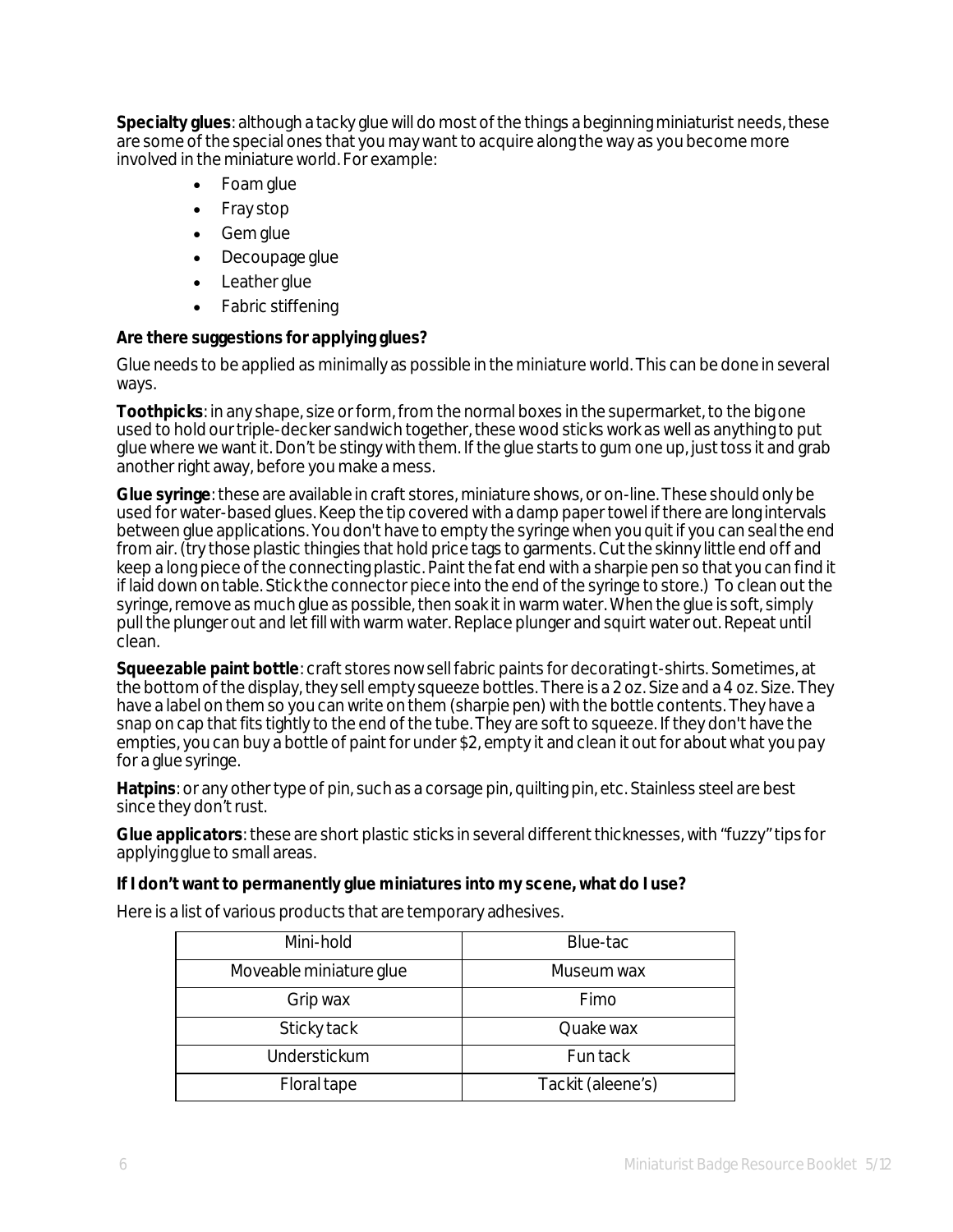Please be aware that any of the wax products may have the same problem as the glue gun – wax can melt under high heat circumstances and not only cause your object to break free, but melting wax can discolor whatever it is sticking to. A few of the other products have also been reported to have problems with marring wallpaper or tearing wallpaper if you later try to remove an item. Always test first if you have a concern.

## **Are there any glue information resources?**

The following links may give you additional information on which glues are good for what purposes:

www.thistothat.com/

www.tinyurl.com/2lkpc

"Keeping It Together: A Glue Primer" Dollhouse Miniatures, December 2005, pp. 17 – 19 is an excellent discussion by Larry Marshall of many kinds of glue.

## **Lighting and Electricity**

#### **I've always been "respectful" of electricity in my house. Is mini electricity different?**

Mini electricity usually is 12 volts, instead of 110 volts as in your full-scale home. Therefore it is "weaker" and less likely to shock you. However, when working with electricity, be sure to have the supervision of a responsible and knowledgeable adult! If your scout leader(s) need some help with this, perhaps someone from a local miniatures club or shop may be able to demonstrate mini electricity and answer questions.

#### **What do I need to electrify a diorama, roombox or dollhouse?**

The easiest way is to use tape wire with a 12-volt transformer with enough wattage to power the number of lights you want to use. You'll need some 12-volt miniature lights (lamps, light fixtures, chandeliers, etc.), you also can use regular "round wire". Then, you'd need solder or solder tabs, a soldering iron or safety matches, and other small materials specific to mini lighting.

Also, a night light (small wattage) can be used for indirect lighting, but be careful of the heat it will generate near any flammable materials. Remember that night lights are full-scale electricity, not 12 volts.

#### **What is tapewire and roundwire?**

Tape wire is adhesive, foil-like and flat, made especially for miniatures. It will be almost invisible under wallpaper, while round wire is regular insulated wire that usually needs a channel made to hide it.

#### **Can I use batteries to light mini lights?**

Some Christmas lights are battery powered and useful for minis. A battery holder with 8 aa batteries gives 12 volts of electricity and will light several miniature lamps.

#### **How do I know what size transformer to use?**

Miniature lighting is usually labeled with how many milliamps it needs. Typical individual lights are 65 milliamps (ma). Fluorette (miniature fluorescent-looking lights) sometimes are 150 milliamps each. Transformers will be labeled 3 watts (300 milliamps), 10 watts (1000 milliamps), etc. So add up the milliamps of all your individual lighting fixtures to decide what size transformer you need.

#### **Where can I get miniature lighting?**

Miniature lighting is available at miniatures shops and shows, as well as some crafts stores, by mail order (see hobby builders supply catalog www.miniatures.com , for example), and at other internet sites. Electronics stores have 12 volt light bulbs and receptacles and transformers not specifically made for miniatures, but sometimes usable.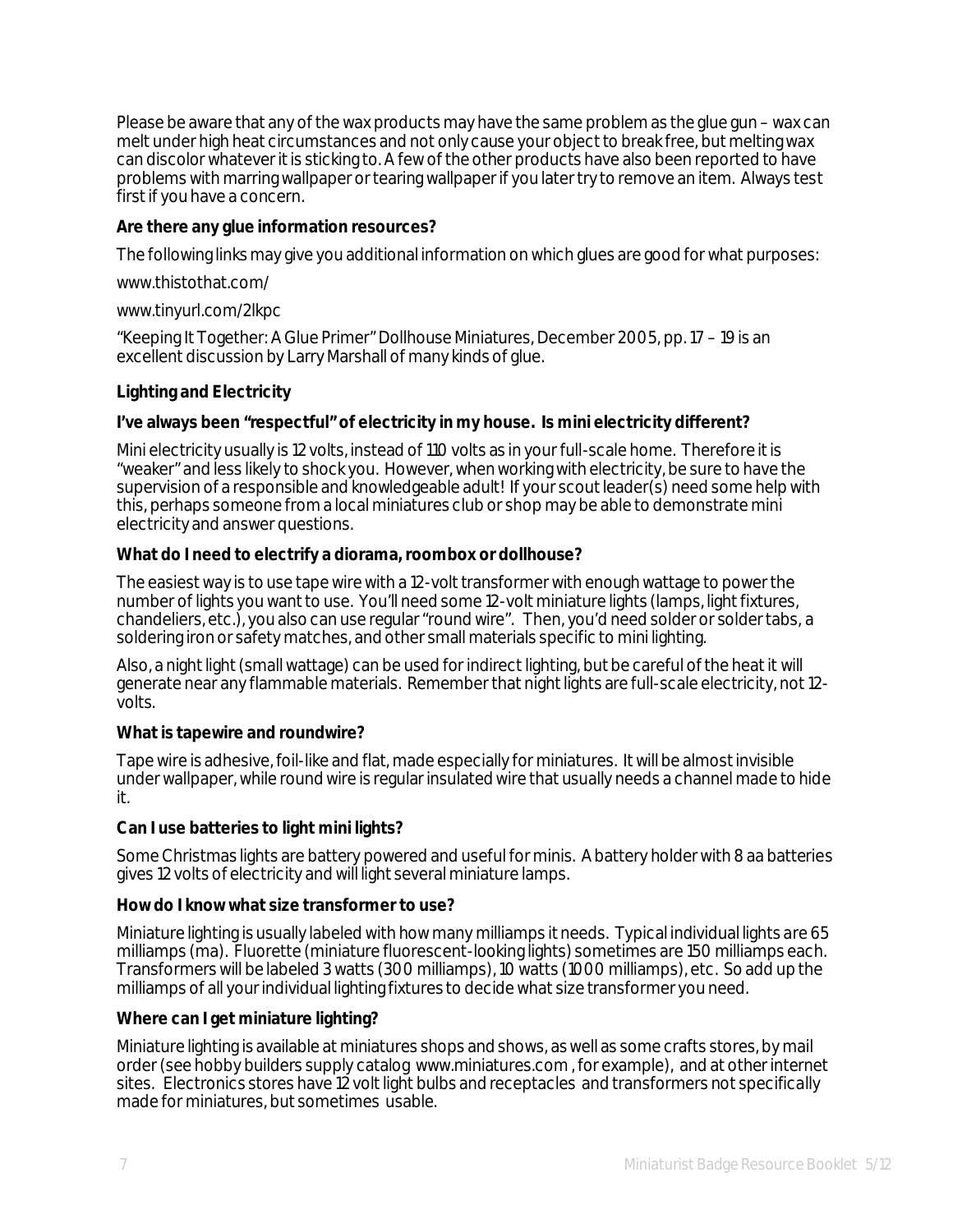#### **How much does miniature lighting cost?**

Depending upon size, transformers range from about \$12 to \$30, while lighting fixtures and lamps cost from \$ 6 - \$10 at discount craft stores to hundreds of dollars. Most mini lighting components are marketed by the cir-kit company.

#### **When is the best time to wire a dollhouse?**

Before you finish the walls and floors so wires or tape can be concealed. Be sure to make a diagram showing wiring for later reference (for example, if your tape wire is one inch above the floor level, running around two sides of a miniature room, your diagram or notes should state that. Someday you may wonder where the current is behind your wallpaper when you want to add a new light.

#### **Are there references about lighting miniatures?**

The cir-kit company provides information with its lighting kits and there is information on their website: www.cirkit.com. Also a useful book for novices is Barbara Warner's Dollhouse Lighting: Electrification in Miniature.

See also Dollhouse Miniatures Magazine, May 2007, pp 54-57 for "Wiring your Projects for Lights" by Grace Shaw (with help from Gerry Schipper).

#### **Lasers and Miniatures**

#### **What is a laser?**

A laser is a very strong, concentrated beam of light, used in medicine, science, industry and in creating miniature components. Lasers are in cd and DVD players and bar code scanners, but they also cut.

#### **How have lasers impacted miniatures?**

In the past, small and delicate patterns were done with jigsaws and jewelers' saws. Today much, much smaller work is possible by using lasers.

#### **What materials do lasers cut?**

Paper (for flower and plant parts, for example), cardboard, matboard, leather, marble, plastics, acrylics, melamine, cork, rubber stamps, metals (for miniature furniture, building components, and accessories).

#### **What makes the laser cut and how does it know where to cut?**

A pattern is made using a computer drawing program, and instead of sending it to a printer, it is sent to the laser. Lasers cut by using their beam of light to burn where there is a dark line or area in the drawing. They can be set to burn lightly, partially (maybe halfway through), or deeply (all the way through). Lasers can make miniature items look like they are carved or engraved.

#### **Why does laser-cut wood and paper have a characteristic brown edge?**

Because it is burned by the laser's beam.

#### **Are lasers expensive?**

Yes, very – that's why few people have them today.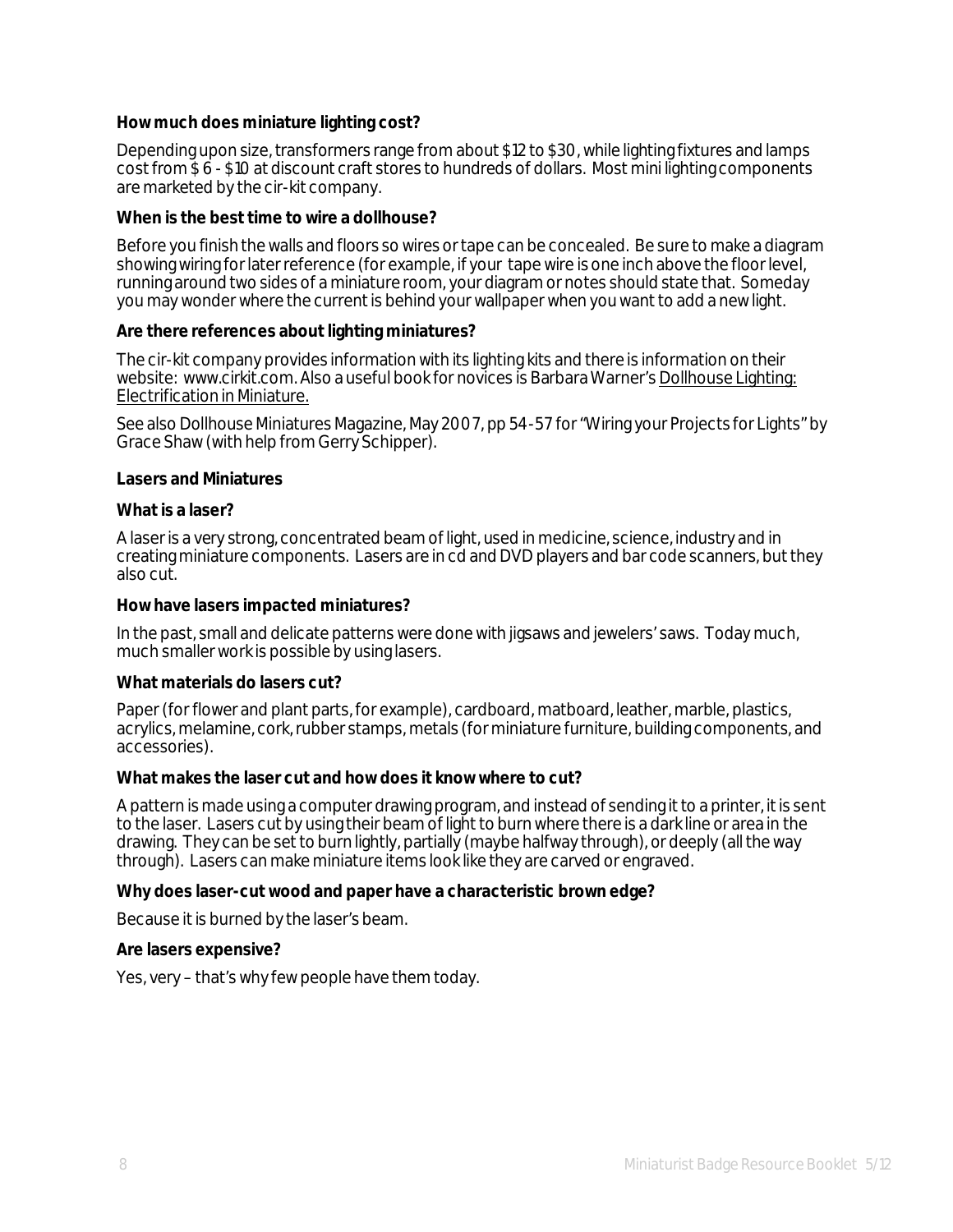#### **Miniature Museums**

#### **Arizona**

Phoenix Art Museum 1625 N. Central Avenue Phoenix, AZ 85004 602- 257-1222 www.phxart.org

## **California**

Angels Attic Museum 516 Colorado Ave. Santa Monica, CA 90401 310-394–8331 www.angelsattic.com

## **Colorado**

The Denver Museum of Miniatures, Dolls and Toys 1880 Gaylord Street Denver, CO 80206 303–322–1053 www.dmmdt.org

## **Delaware**

Delaware Art Museum 2301 Kentmere Parkway Wilmington, Delaware 19806 302-571-9590 www.delart.org

## **Florida**

Presidents Hall of Fame 123 N. Highway 27 Clermont, Florida 34711

Naples Museum of Art at PhilharMonic Center 5833 Pelican Bay Blvd. Naples, FL34108 800-597–1900 www.thephil.org

#### **Illinois**

The Art Institute of Chicago 111 South Michigan Avenue Chicago, IL 60603 312-443-3600 www.artic.edu/aic

Museum of Science and Industry 57th Street and Lake Shore Drive Chicago, IL 60637 773 – 684 – 1414 www.msichicago.org

#### **Indiana**

Museum of Miniature Houses and Other Collections 111 East Main Street Carmel, IN 46032 317- 575 – 9466 www.museumofminiatures.org

## **Kentucky**

The Kentucky Gateway Museum Center 215 Sutton St. Maysville, KY 41056 www.kygmc.org

The Great American Dollhouse Museum 344 Swope Avenue Danville, KY 40422 895-583-8000 www.thedollhousemuseum.com

## **Maryland**

Antique Dollhouse and Toy **Museum** 22 Read Street Baltimore, MD 21742 410-250-0580 www.antiqtoymuseum.com

## **Michigan**

Miniatures Trust Museum at the Gilmore Car Museum 1811 Four Mile Rd Grand Rapids, MI 49525 616-447-3319 www.gilmorecarmuseum.org

## **Missouri**

Miniature Museum of Greater St. Louis 4746 Gravois Ave. St. Louis, MO 63116 314–832–7790 www.miniaturemuseum.org/

Toy and Miniature Museum of Kansas City 5235 Oak Street Kansas City, MO 64112 816–333–2055 www.toyandminiaturemuseum.org

#### **New York**

Museum of the City of New York 1220 Fifth Ave. at 103rd St. New York, NY 212–534–1672 www.mcny.org

## **North Carolina**

Angela Peterson Doll & Miniatures Museum 101 W. Green Drive High Point NC 27260 919-885-3655 dollandminiaturemuseum.org

## **Oklahoma**

Ida Dennie Willis Museum of Miniatures, Dolls & Toys 628 N. Country Club Dr. Tulsa OK 74127 918-584-6654 www.tulsaweb.com/doll.htm

## **Tennessee**

Innovative Miniatures and Museum 7616 Lee Highway Chattanooga, TN 37421 423-899-1903

## **Vermont**

Shelburne Museum U.S. Route 7, PO Box 10 Shelburne, VT 05482 802–985–3346

## **Virginia**

The Abby Aldrich Rockefeller Folk Art Center Colonial Williamsburg 325 Francis St. Williamsburg, VA 23185 800–603–0948

Holly's Follies Museum of Fine Miniatures 30 Bayberry Lane Lexington, VA 24450 540-464–3225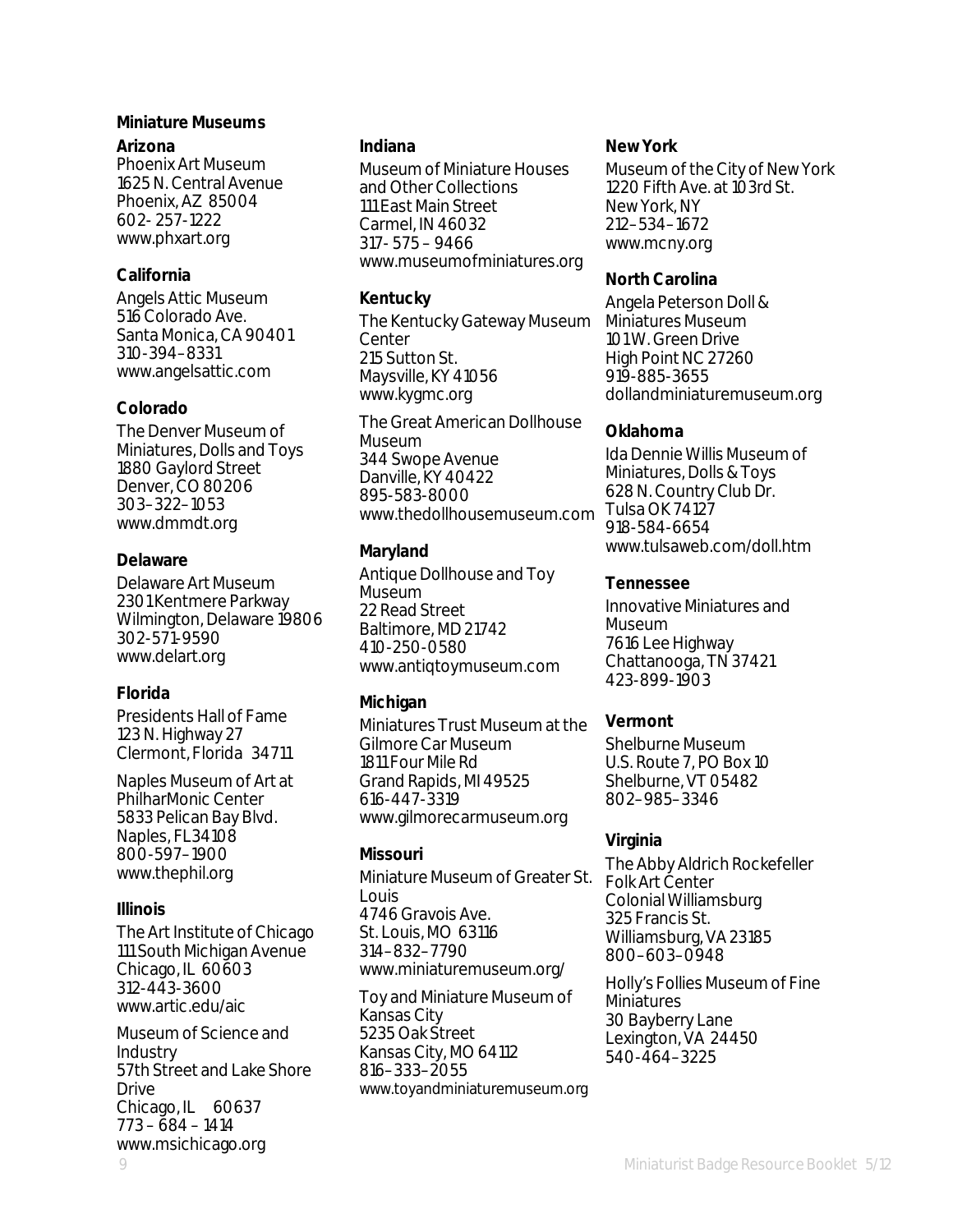#### **Miniature Shows, Sales and Exhibitions**

#### **Where can I see miniatures besides in museums and stores?**

There are many good miniatures shows and sales all across the country. Watch your local newspaper for dates and times of shows in your area. Dollhouse and miniature magazines such as American miniaturist (www.americanminiaturist.com) usually have listings as well. Always call or check the website of shows before going as dates and locations often change. Here just a few.

#### **International Guild of Miniature Artisans** Teaneck, NJ www.igma.org

**First State Mini Club Annual Show and Sale** Claymont, DE www.firststateminiclub.org

**Chicago International Miniatures Show and Sale** Chicago, IL www.bishopshow.com

**Dollhouse Miniatures Shows & Sales of Lancaster/York Area** Lancaster, PA http://www.dollhouseminiatureshows.com

**Tysons Corner Fall Festival** McLean, VA www.mollycromwell.com

**Philadelphia Miniaturia** Cherry Hill, NJ www.philadelphiaminiaturia.com

#### **Miniatures and the Internet**

#### **Where can I find miniatures on the internet?**

For general information, go to:

www.miniatures.org – site of National Association of Miniature Enthusiasts (NAME).

www.igma.org – site of International Guild of Miniature Artisans

www.nationalminiaturestrust.com– site of National Miniatures Trust

www.firststateminiclub.org - First State Mini Club members are members of NAME. The club is c-150, located in the Wilmington, DE area.

www.nameregione1.org - NAME's Region E-1 comprises DC, Maryland, Virginia, and part of West Virginia.

#### **Where can i buy miniatures on the web?**

Several sites to try are listed below. There are literally thousands of possibilities.

www.miniatures.com http://www.dollhousecollectables.com/

#### **Are there miniature printables on the web?**

www.printies.homestead.com/ www.printmini.com/printables/ www.paperminis.com/

#### **Are there any miniatures groups online?**

www.smallstuffarchives.com—small stuff digest has mini chats and lots of information. www.miniatures.org/-the national association of miniature enthusiasts (name) has an online group open to name members